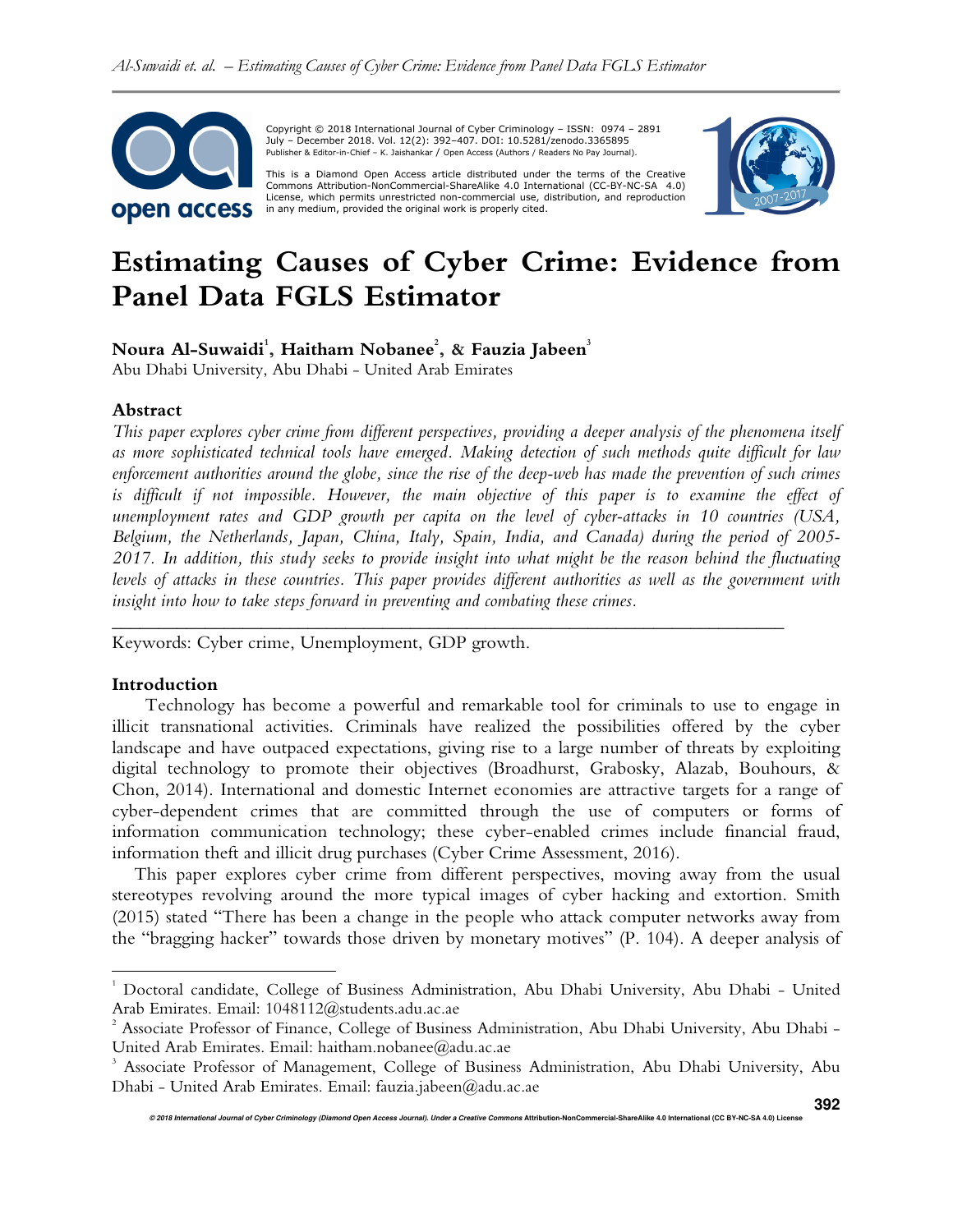

the phenomena itself has taken place as more sophisticated technical tools have emerged, making the detection of such methods quite difficult for law enforcement authorities around the globe since the rise of the deep web has made the prevention of such crimes difficult if not impossible.

Today, criminals require no special skills to initiate a cyber-attack. Information and communication technology tools are becoming more sophisticated and easier to use, releasing a continuous onslaught of enhanced Trojans, malwares and spywares. What makes this situation more serious is the shadow of the deep web shedding its darkness onto the surface and gaining more popularity among the common population, giving criminals the possibility of "setting things right" with a low probability of being detected.

Interestingly, Broadhurst et al. (2014) argued that the government can use cyberspace to indirectly do what is required by engaging in organized illicit activities, such as the claims about Russia's encouragement of the denial distribution of service attacks, the engagement of the Chinese authorities in widespread economic and industrial espionage, and what Edward Snowden revealed about the US government engaging in massive cyber surveillance programmes, not to mention the cyber operations against Iranian nuclear enrichment facilities (Sanger, 2012). Despite this interesting illumination, the focus of this article is on the criminal groups and the individuals involved in massive cyber illicit activities.

The objective of the current paper is to examine the effect of the unemployment rate and GDP growth per capita on the amount of cyber attacks in 8 countries (UAE, USA, Spain, Italy, Japan, the Netherlands, China, Belgium, India and Canada) during the period of 2000-2017. To achieve this objective, the following research question was addressed:

1. To what degree is the number of cyber attacks affected by a country's unemployment rate and GDP growth per capita?

The main focus of this paper is to provide evidence on how the number of cyber crimes might increase depending on the size of the unemployed population in different countries. In addition, this paper provides insight into what might be the reason behind the fluctuating levels of attacks in these countries. Nevertheless, a short review of cyber crime, its forms and preferred cyberspace is also provided.

# **Literature Review**

### *Organized Cyber Crime*

Literature compiled prior to the recession of 2008 identifies some debate concerning the type of crime existing within the cyber landscape. Questions such as the following: is it actually traditional organized crime online or an online crime that is organized, or both (McCusker, 2006). Furthermore, McCusker (2006) illustrated that the synergy between the Internet and organized crime is a natural tendency and is likely to develop further in the future. The previous focus was on conventional organized crime groups using the Internet as a mediator to commit crimes. The Internet has been used for several years as a primary facilitator for crimes, which does not necessarily make it an inherent part of the illicit act (Lavorgna, 2015). Various forms of cyber crimes require high levels of coordination and organization, and empirical evidence to ascertain whether cyber crime has been taken over by organized crime groups is insufficient (Lusthaus, 2013). There are few studies focusing on the existence of both traditional organized crimes and newly established criminal groups in the cyber landscape (to name a few, Hutchings, 2014; Lavorgna, 2015; Leukfeldt et al., 2016; Lusthaus, 2013), and the existing literature based on criminology has not addressed the nature and the rate of criminal adaptability to a sufficient

**© 2018 International Journal of Cyber Criminology (Diamond Open Access Journal). Under a Creative Commons Attribution-NonCommercial-ShareAlike 4.0 International (CC BY-NC-SA 4.0) License**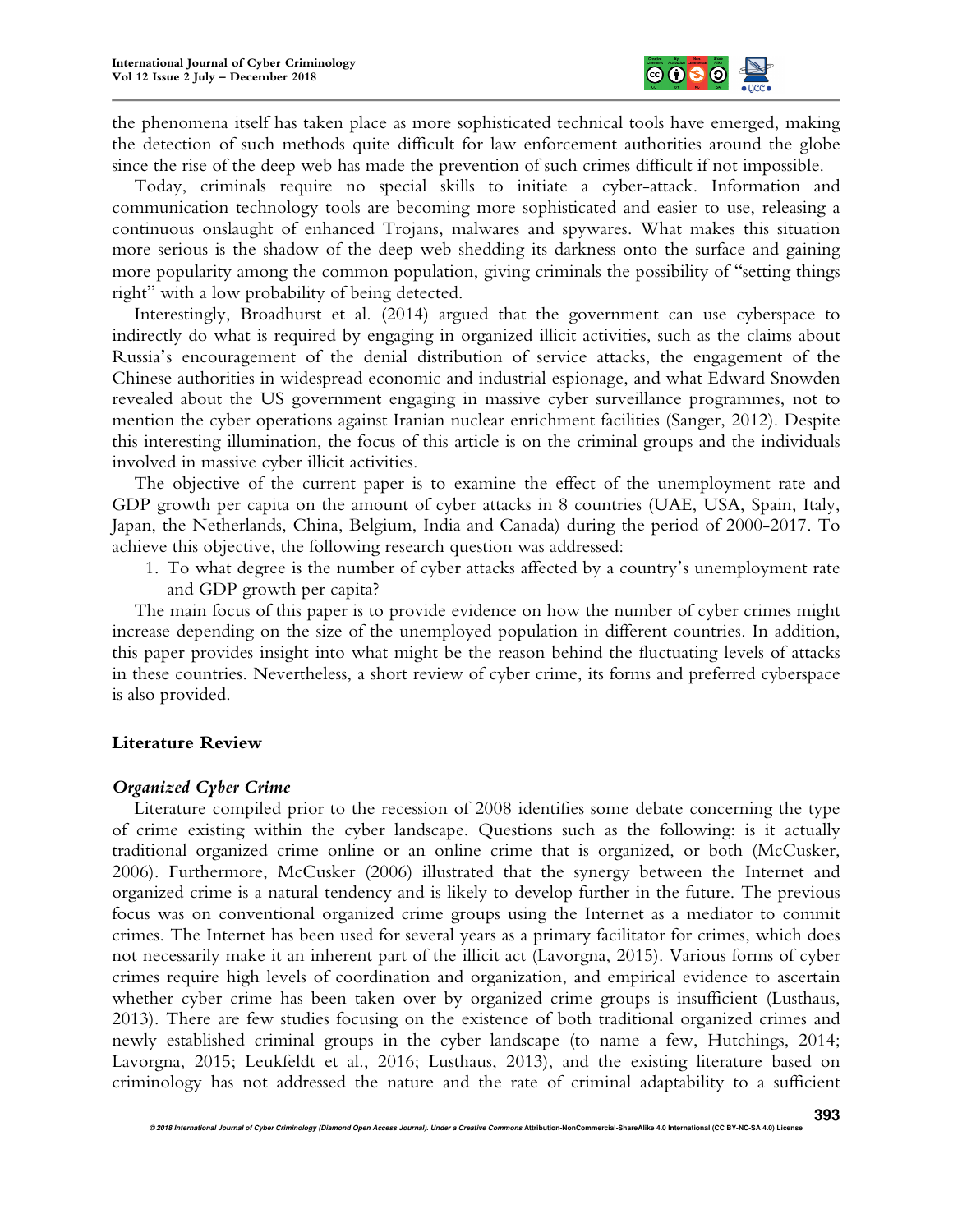degree yet (Lavorgna & Sergi, 2016). Nevertheless, the number of studies and reports from cyber security entities are growing, and these studies show that different organizational structures are involved in cyber crimes, which have expanded the concept of organized cyber crime to cover profit-driven criminal activities occurring fully or partially in the cyber landscape (Broadhurst et al., 2014; Leukfeldt et al., 2016).

McGuire (2012) identified three main types (type I, II, and III) and six subtypes (swarm, hubs, extended hybrids, clustered hybrids, aggregates, and hierarchies) of cyber-organized crime groups and concluded that up to 80% of cyber crime is organized crime. According to McGuire's report, certain key characteristics of traditional organized crime groups need to be reconsidered when groups are operating online. For instance, in cyberspace, the size of a group does not correlate with the impact and scope of their offenses, and many associations are highly transitory. The interpretation offered in the report is that cyberspace has augmented, rather than replaced, existing varieties of organized criminal organizations. To decide whether a certain network of offenders should be labelled organized crime, however, the report examined recurring offending patterns and the scale of activity, they examined the debates around the definitions of organized crime, and they adopted the organized crime umbrella term to include a broad range of groups exhibiting some degree of organization.

Whether a cyber-attack is conducted by an individual or by criminal groups using the Internet as a mediator, new trends have emerged with the increased usage of social media applications. For example, with regard to the current events in the Middle East and the Gulf region, social media has been flooded with fake accounts used mainly by individuals who support terrorism and extremist thoughts. Such applications have been used to air crimes by the criminals themselves with no fear of being known or detected.

### *Cyber crime and the Deep Web*

Cyber criminals are continuously searching for new means to ensure their anonymity while surfing through the cyber landscape. One of the major tools for ensuring such levels of obscurity is by surfing through the deep web. However, what is the deep web? How can it be accessed? What threats and opportunities does it hold for its users? Can it be accessed easily?

The deep web is an underground cyber-culture, unreachable through regular search engines, which contains valuable information that can be widely used for both legitimate and illegitimate purposes. It is characterized by its unknown breadth, depth, content, and users. Within the deep web reside layers of routes and URLs, deeper than one can imagine which are harder to reach and contain more than 80% of what the surface Internet can offer. This platform, called the dark web, contains content that has been intentionally concealed by unknown users. The most dangerous criminals reside here whose crimes are committed online. Online, drugs are being sold, and human trafficking is taking place. Most of the illicit activities of criminal groups and cults are committed without the fear of detection. Thousands of illicit goods and services are being traded through an underground market, and money is being exchanged through an underground banking system in which money cannot be traced. Money usually takes the form of cryptocurrency like Bitcoin, Dark-coin, Peer-coin (Sui, Caverlee, & Rudesill, 2015) and Litecoins (Ciancaglini, Balduzzi, Goncharov, & McArdle, 2013). One of the widespread anonymous marketplaces in the deep web was the Silk-Road, which was confiscated by the FBI in 2013 (Sui et al., 2015).

Several networks are available for use that support anonymity and ensure safe connections between peers. However, the only network that has gained traction and popularity in the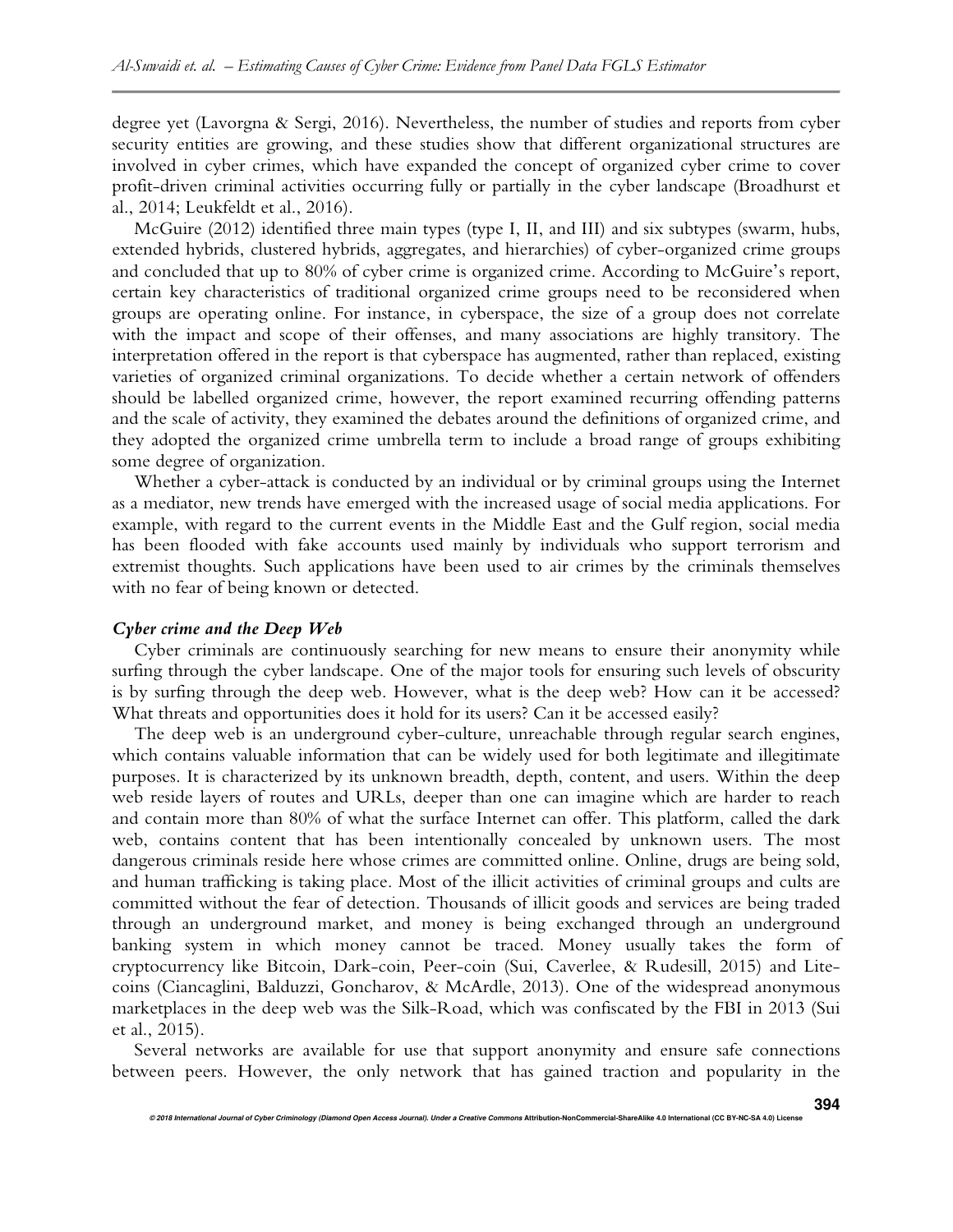

underground marketplace is The Onion Router (TOR), which, probably because of its maturity, has been accepted as the best choice for anti-censorship tools, and the level of development it has reached is superior compared to the rest of the available systems, such as the Invisible Internet Project (I2P), Freenet and rogue TLDs (Ciancaglini et al., 2013).

Beyond the spreading beliefs of what the deep web is actually offering in the eye of the regular population, we found Ciancaglini et al. (2013) crawling into that unreachable area and explaining things in a more realistic light. Ciancaglini et al. (2013) identified the deep web as any online content that cannot be indexed by search engines, including dynamic web pages, blocked sites, unlinked sites, private sites with login credentials, non- HTML/-contextual/-scripted content, and limited-access networks. This content also includes anything that is below the searchable Internet that is inherently hidden, harder to get to, or not readily visible. Thus, Ciancaglini et al. (2013) compared this content to mining through subterranean layers of the earth in terms of scale, volatility, and accessibility. Ciancaglini et al. (2013) then reported the various activities conducted in the deep web, such as:

- Trading Malwares that host command-and-control (C&C) infrastructure, for example, VAWTRAK malware; the banking Trojans that spread via phishing emails and CryptoLocker, which is a ransomware variant that encrypts victims' personal documents before redirecting them to a site where they have to pay in order to regain access to their files once again.
- The use of Bitcoin for laundering money and purchasing illegal goods and services, since all Bitcoin transactions are anonymous as long as the real identity is not linked. A major fact that has to be highlighted and that is of major importance to legal personnel is the fact that Bitcoin trading is fully public. Every transaction is publicly available, making users vulnerable to investigations and examination. Thus, tracking money as it moves through the system is practical but is not without difficulties because of services that add further anonymity to the system.
- Buying and selling stolen accounts for instant details of credit card numbers, bank account numbers, and online auction and gaming site credentials.
- Selling Passports, IDs, legal documents and even their fake counterparts.
- Leaking confidential information.
- Assassination services.

Both the deep and the dark web are considered to be major tools for cyber criminals, making the tackling of cyber crime very difficult to achieve and requiring more and more association among law enforcement agencies to survey and counter them. Leukfeldt et al. (2016) believe that to better counter these types of illicit activities, more knowledge on the actors involved, their characteristics, and their modes of operation needs to be identified.

# *Cyber crime Cost*

With the increase in cyber-attacks, the security of digital space has become a highly demanding topic. Nevertheless, statistics related to cyber crimes reported to law enforcement and governments are limited (Holt, Blevins, & Burkert, 2010). Evidence has been collected from different sources that have supported the increase in the attack ratio at a national level. According to the Cyber Crime Report (2016), 122 million attacks were detected and prevented, indicating a 35% increase in the number of attacks from 2015 to 2016. The American Institute of CPAs identified the major cyber crimes according to their costs and losses, as described in the Table below: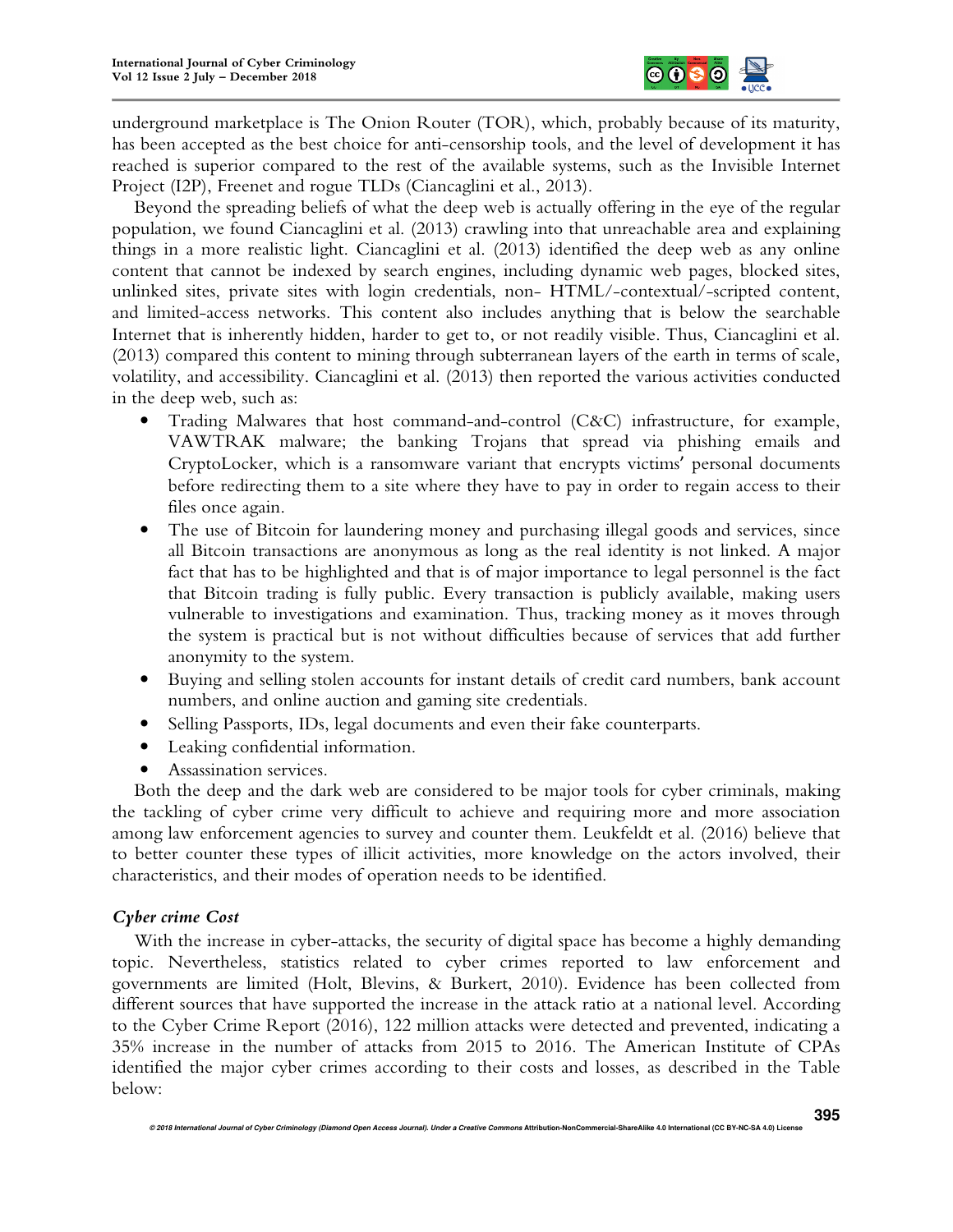| <b>Types</b>                            | Definition                                                                                                                                                                                                                                                                                                                                                                 | Losses                                                                                                                        |
|-----------------------------------------|----------------------------------------------------------------------------------------------------------------------------------------------------------------------------------------------------------------------------------------------------------------------------------------------------------------------------------------------------------------------------|-------------------------------------------------------------------------------------------------------------------------------|
| Corporate<br>Account<br><b>Takeover</b> | An emerging type was first identified in<br>2008, usually involving the act of obtaining an<br>entity's financial banking credentials through<br>the use of social engineering and malware to<br>hijack the entity's computers for the purpose<br>of stealing funds.<br>Example: Electronic fund transfer fraud,<br>such as: Automated Clearing House or wire<br>transfer. | Was projected to<br>п,<br>million<br>800<br>reach<br>dollars by the end of<br>2016.                                           |
| Theft of<br>Identity                    | The act of stealing personal identification<br>information for the purpose of committing<br>illegal acts, such as: opening a line of credit,<br>renting a house, purchasing goods or services,<br>auction- and wage-related fraud or extortion.                                                                                                                            | 112 billion dollars<br>٠<br>in the past six years<br>(prior to $2016$ ).                                                      |
| Data Theft                              | The act of illegal possession of sensitive<br>data, which includes unencrypted credit card<br>information stored in businesses, trade secrets,<br>intellectual property, source code, customers'<br>information and employee records.                                                                                                                                      | The<br>has.<br>act<br>affected 21.5 million<br>people<br>and<br>4.2<br>million current and<br>federal<br>former<br>employees. |
| Ransomware                              | A type of malware used to restrict access to<br>important files or the entire system in which<br>access is not granted until extortion payment is<br>received and granted.                                                                                                                                                                                                 | Cost varies based<br>on the cyber criminal<br>demand.                                                                         |

# **Table 1. Top Types of Cyber Crimes**

*Source: AICPA (2013, 2017)* 

The Table 1 indicates the cost of certain types of cyber crimes conducted in the United States of America. Cyber crime reports identify identity theft and data theft as separate trends. However, the Anti-Phishing Working Group (APWG) identifies these two types as one attack called phishing activity, in which social engineering methods and technical subterfuge are employed to steal both identity and financial account credentials (APWG, 2014). According to Kigerl (2016), the United States is the first target of phishing attacks, "suffering 60% of the worldwide phishing volume, with an average amount of 1,800 dollars lost per individual and 20,070 dollars lost per business" (P. 149). Moreover, China ranks at the top of malware-infected countries, followed by Taiwan and Turkey, whereas Scandinavian countries have the lowest infection rate (APWG, 2016). However, a survey conducted by PWC (2016) illustrated that companies residing in the Middle East suffered greater losses than other regions worldwide, resulting in 56% of businesses losing more than 500,000 dollars, compared to 33% globally. Additionally, the Anti-Phishing Working Group (APWG) found that the most attacked and targeted business sectors are retail and services, suffering from 43% of the attacks, followed by the financial sector with 21%, the Internet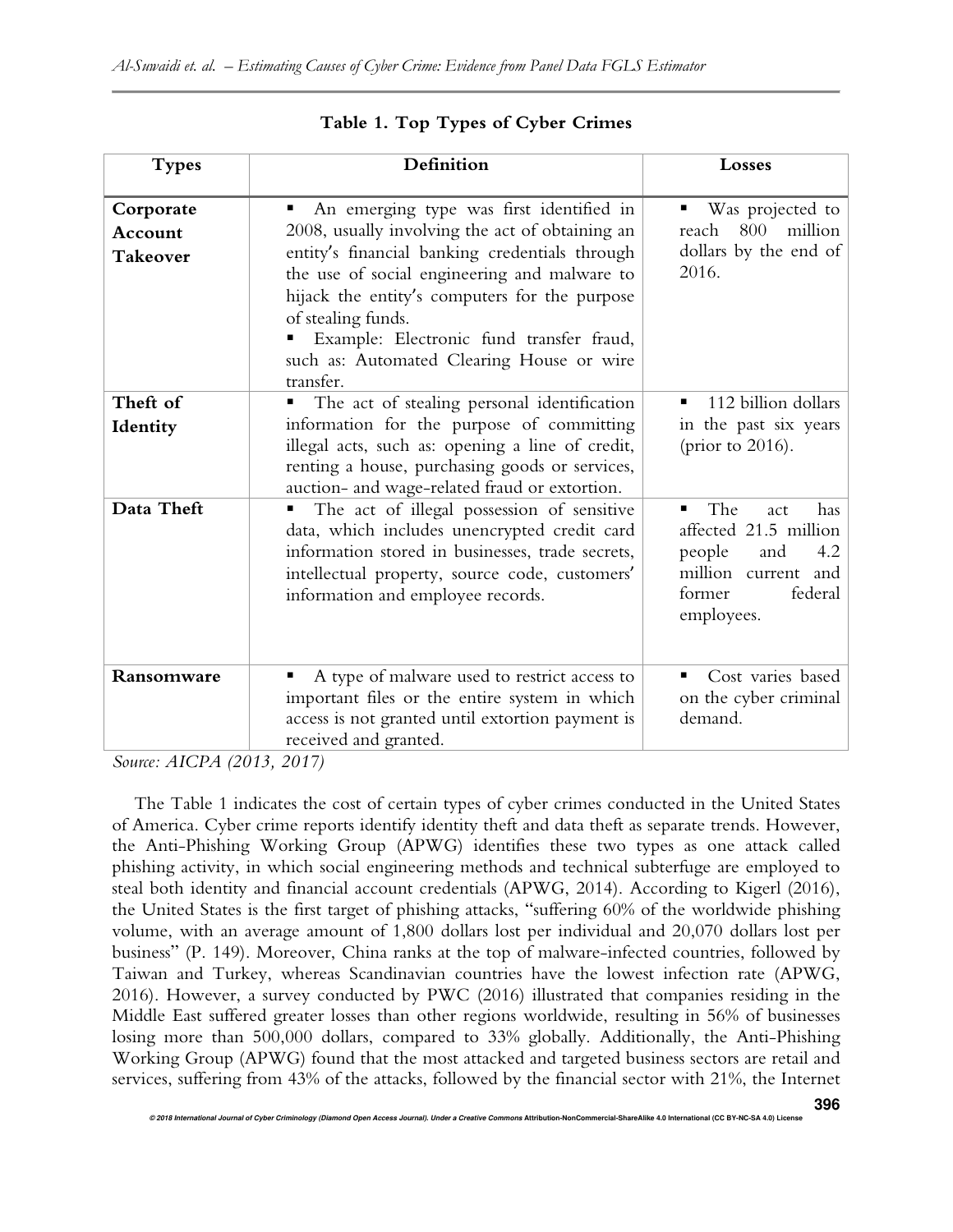

service providers with 12%, and then payment services, multi-media and social networking, with government, surprisingly, having just 1% of the total attacks.

This cost explicitly impacts businesses by completely perturbing their marketing activities, damaging their reputation, causing a loss of consumers' confidence and, consequently, killing the business (Smith, Smith, & Smith, 2011) if action is not taken to strengthen cyber security measures. Interestingly, Smith et al. (2011) found, upon examining whether cyber crime news negatively affects shareholder value, that "cyber crime and resulting news stories do affect shareholder value, at least in the short term, via significant decreases in stock price" (P. 6). Moreover, according to Kshetri (2010), people in developing countries are attracted to cyber crimes because of high unemployment rate and low wages; there are reports indicating that traditional organized crime groups in these countries have been involved in such attacks after diverting their operations to cyberspace to expand their illicit activity globally.

### *Theoretical Background*

How is this explained? Cyber-attacks can be better explained through the rational activity theory. This theory focuses on the characteristics of the illicit cyber activity (rather than the perpetrator) in which different components can be explained through different elements such as motivated offender, target and absence of physical or software-based corporate protection (Rivard, 2014). Moreover, Compeau and Higgins (1995) suggested the social cognition theory, in which environmental influences, personal factors and behaviour are determined to explain the capabilities of any user to use the digital platform to commit or to attempt an attack. These theories may go beyond just explaining the activity to expose what the actual motives are and who is behind an attack that may be classified as e-terrorism, cyber organized crime or simply that of an individual offender. Tade (2013) argues that multiple theories, such as the routine activity theory and the social learning theory, have been employed to understand cyber crime with limited explanatory value with regard to the phenomenon itself, emphasizing the superiority of the space transition theory in explaining aspects such as criminal behaviour and anonymity as well as a lack of deterrence factors, a chance of going un-detected and a unity of strangers to commit a crime in physical space.

Space Transition Theory argues that, people behave differently when they move from one space to another" (Jaishankar, 2008, pp. 292-296; Jaishankar, 2018). It also indicates what might be emerging in cyberspace. Cyber crime has become more organized and more frequently committed by groups rather than lone offenders. Organized criminal groups started to use Internet means not only for the purpose of communication but also to commit fraudulent activities, extortion, theft or money laundering (Tade, 2013). Moreover, cyber offenders may operate as a loose network in close geographic proximity, even if the conducted attacks are characterized as transnational (Broadhurst et al., 2014). A recent study of Baek, H. (2018) aimed to study the deviant behaviors on the Internet has strongly supported the Gottfredson and Hirschi's selfcontrol theory.

Drawing from the above review and theoretical background. It has been noticed that most research found to focus on which countries are high in cyber attacks, with no further illustration of why these countries are at such high level of security risk (Kigerl, 2012). With few inferential theoretical explanations, this study is intended to fill these gaps.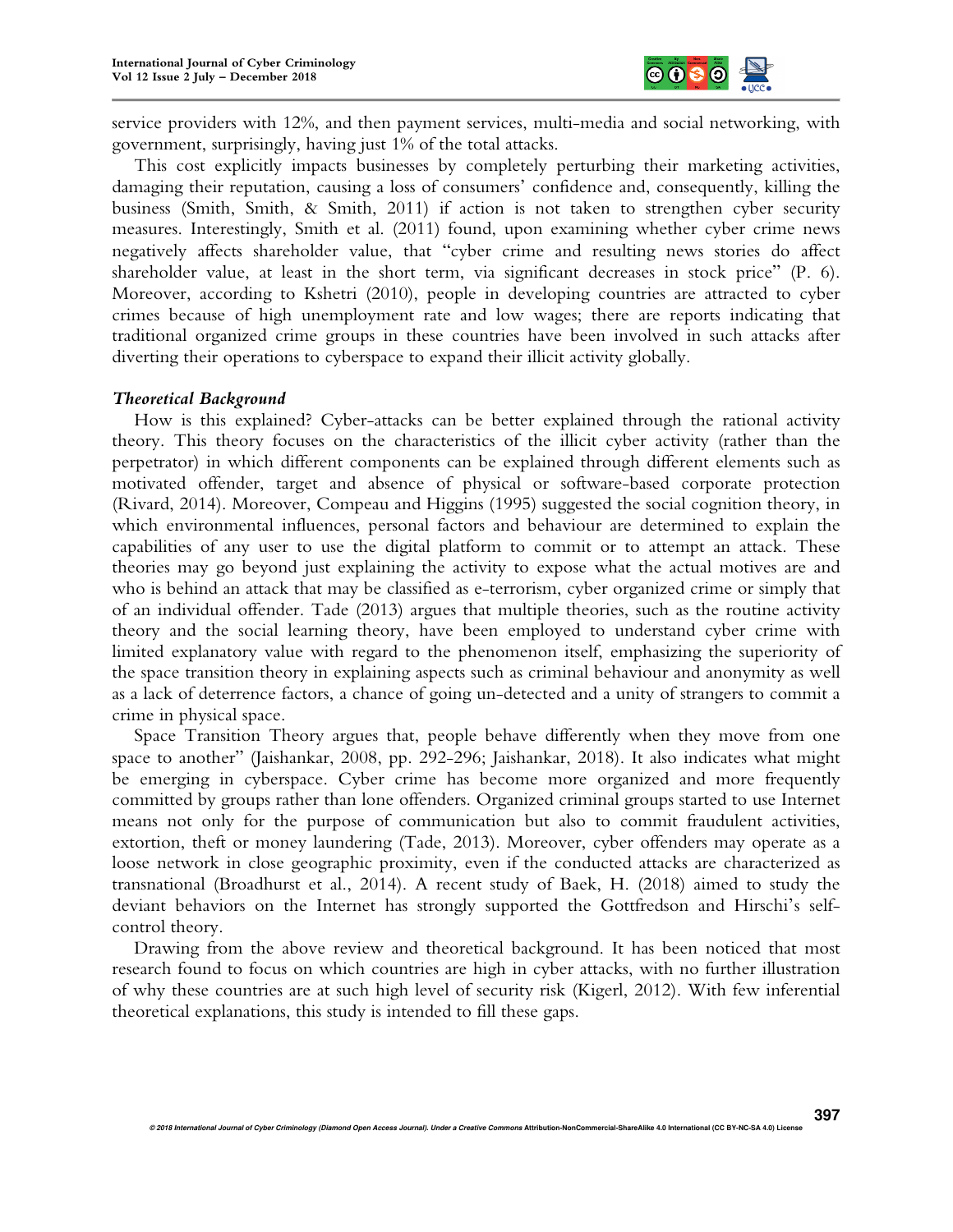### **The Current Study**

The current study aims to examine the effect of unemployment on the number of cyber crime cases in several countries (UAE, USA, Belgium, the Netherlands, Japan, China, Italy, Spain, India, Canada). A previous study by Song, Lynch, and Cochran (2016) found that structural conditions such as unemployment and non-urban populations are associated with the locations in which users access the Internet and may act as offenders. It was found that unemployment interacts with Internet usage; for example, the effect of the magnitude of Internet users on spam was strongest in nations with higher unemployment rates (Kigerl, 2012). Using cross-country data, Kigerl (2012) found that the unemployment rate and gross domestic product (GDP) per capita measured by the number of Internet users per capita and demographical/geographical factors such as each country's population and location had significant direct and indirect effects on both spamming and phishing rates (Song, 2017). Song (2017) specifically illustrated that the Kigerl study reported the following results: "GDP per capita had direct effects on both spamming and phishing rates. The number of Internet users per capita had a direct effect only on the crossnational rate of 26 spamming, while unemployment rates had a direct effect on phishing rates" (26-27). Davis (2012) held an interview with Misha Glenny, author of McMafia: Journal through the Global Criminal Underworld, who demonstrated that one of the reasons for engaging in cyber crime is the high level of unemployment, along with the presence of young people who are gifted in computer skills.

 As explained earlier, routine activity theory and social learning theory have been applied to cyber crime with limited explanatory value for the phenomenon itself, emphasizing the superiority of space transition theory in explaining aspects like criminal behaviour, anonymity, lack of deterrence factors, chance of going un-detected and unity of strangers to commit a crime in the physical space (Tade, 2013). However, to explain the relationship that exists between the unemployed population and cyber crime, criminal opportunity theory is best. This theory examines how "situational opportunity and motivations explain criminal behaviour and criminal victimization" (Birkbeck & LaFree, 1993, p. 123-124). Criminal opportunity theory assumes the existence of a motivated offender while focusing on the effects of the characteristics of the individual himself (such as age, race, gender) and on the contextual target variables (such, unemployment rate, neighbourhood housing density, urban or rural location) (Song et al., 2016). Song et al. (2016) elaborate further that "prior research has indirectly measured these risk factors using multiple target variables" (p.584). Jaishankar (2018) illustrated that many researchers who attempted to address the causation of cyber crimes with traditional theories (such as social learning theory, routine activities theory and drift and neutralization theory) were not fully successful in their explanation of cyber attacks. For that reason, the space transition theory was propounded by Jaishankar himself.

In this study, we argue on the need for synergetic theoretical level to properly explain the opportunistic perspective of cyber crime in different cyberspace levels, as cyberspace incorporates different factors depending on the level of the space used by different population. Population itself varies not only in terms of size but also in terms of its geographical distribution, which also includes different variables (such as nationalities, generation, educational level, motives, economic status, geopolitical reasons). Figure 1 illustrates the overarching theoretical background used to explain the relationships between the listed hypothesis.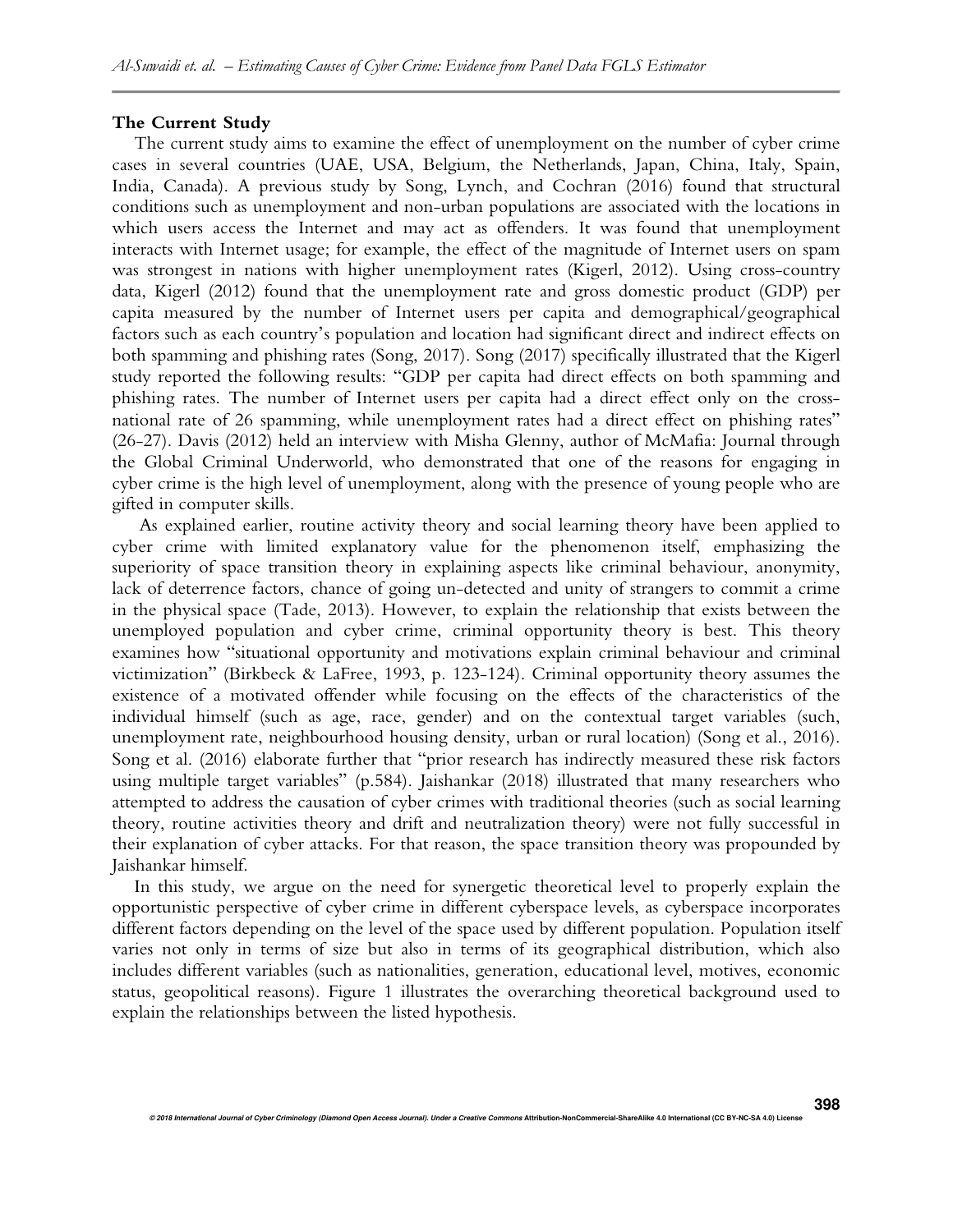

# **Figure 1. Overarching Theory**



# Cybercrime

Thus, the first research hypothesis posited.

- H1: An increase in cyber crime cases is associated with an increase in unemployment rate.
- Since the Internet is increasingly integrated into every single aspect of society, the most meaningful effect of this increased integration is the Internet's share of global GDP (Ryder, 2014). Therefore, the hypothesis below can be drawn.
- H2: An increase in cyber crime cases is associated with an increased growth of GDP.

Figure 2 illustrates graphically the above hypothesis.



**© 2018 International Journal of Cyber Criminology (Diamond Open Access Journal). Under a Creative Commons Attribution-NonCommercial-ShareAlike 4.0 International (CC BY-NC-SA 4.0) License** 

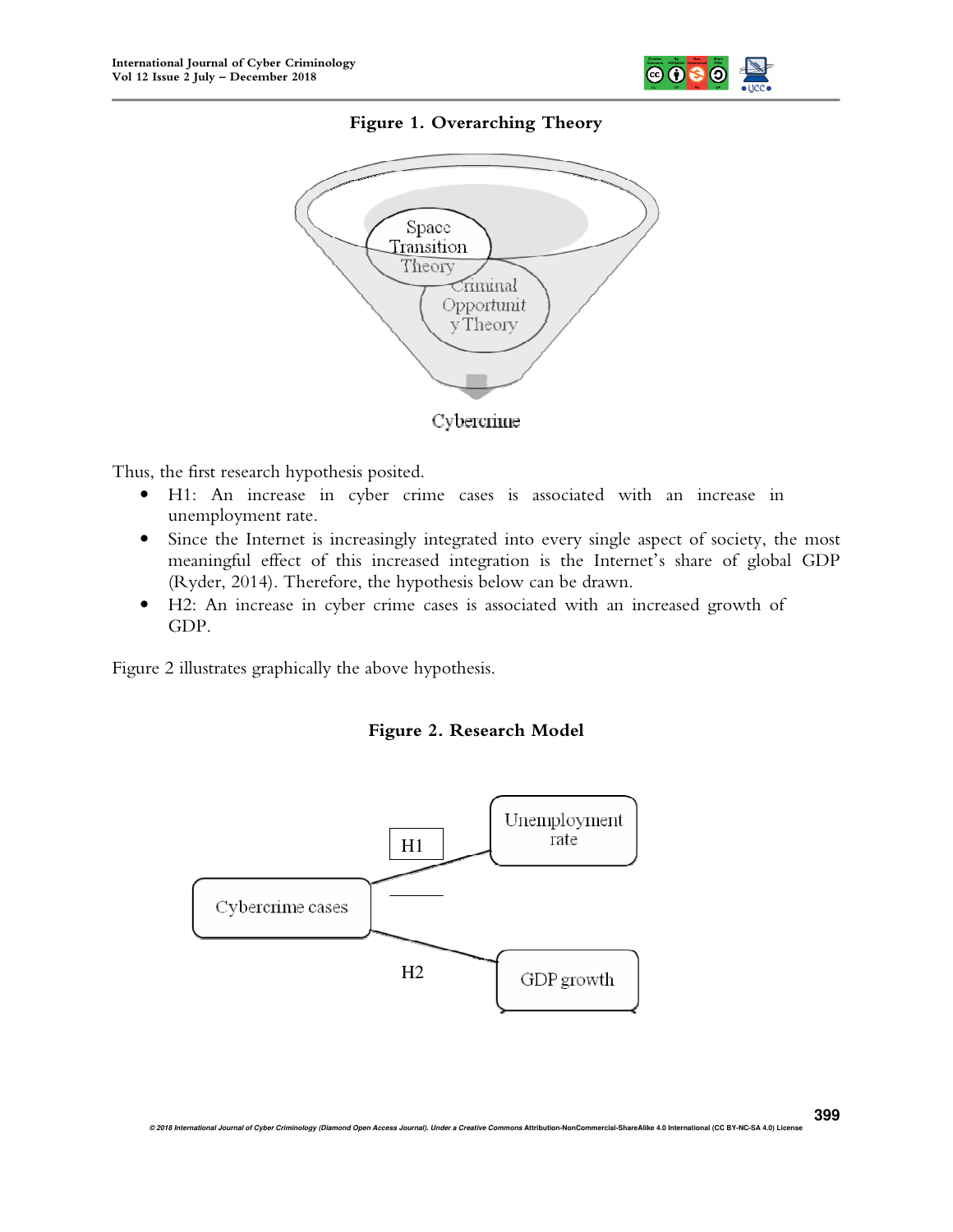### **Methodology**

#### *Data*

The data related to cyber crime were collected from the online database source provided by Statista. A number of key words were used to obtain the data (such as number of cyber security incidents among firms, number of cyber crime related reports, number of cases of internet banking fraud, number of cyber crime offenses, number of identity theft incidents, number of reported cyber crime incidents committed, incoming complaints about internet crime on the IC3 website, annual number of data breaches and exposed records). The search yield a finding of cyber crime number for multiple countries (such as Singapore, Canada, USA, Belgium, the Netherlands, Japan, China, Italy, Spain, India, South Korea, Russian Federation, Colombia, Ukraine, Vietnam, Belarus, Kazakhstan, Philippines). However, we were faced with some limitations related to the number of the yearly available records of cyber crime cases in these countries. Since our initial target was to gather the data for the past 15 years, we were forced to limit our data duration to 2005 -2017 because of the unavailability of any full previous records. This limitation resulted in exclusion of some countries and inclusion of only (USA, Belgium, the Netherlands, Japan, China, Italy, Spain, India, Canada). Furthermore, we thought of adding UAE to the analysis and no data were available online that matches the previously found data. For that reason, the UAE related data were collected from government agency. We should illustrate that UAE data are confidential and cannot be described or provided in any means. On the other hand, the GDP and GDP per capita of the targeted countries were collected from the World Data Bank, where unemployment rate data were gathered from Federal Reserve Bank of St. Louis\Economic Research. No limitations were faced while gathering these data.

Since the purpose of the collected data was to measure the extent to which cyber crime is affected by GDP growth rate and the level of unemployment and the fact that the data for the selected countries were limited to the period of 2000-2017; the data were constructed as cross sectional time series data. Which resulted to a total sample size was 180 including some missing data related to the number of cyber crime cases.

For the purpose of preparing the data for analysis, the data on cyber crimes were transformed to their natural log, where GDP per capita and GDP were transformed to their growth rate.

### *Analytic Strategy and Experiment*

The data were constructed as time-series cross-sectional data, which are characterized by having repeated observations over fixed units, such as in our case countries, to easily analyse them through the use of Stata commands. Models for the time-series cross-sectional data (temporal & spatial) make use of an ordinary least squares (OLS) problem (error of correlation & heteroscedasticity). To address these problems, Parks proposed the use of generalized least squares (GLS) (Beck & Katz, 1995). The panel data GLS estimator that uses model xtgls allows for a more flexible covariance structure for disturbances and random effects (Erik, 2010). This method fits cross-sectional time-series linear models using feasible generalized least squares and allows estimation in the presence of autocorrelation within panels and cross-sectional correlation and/or heteroscedasticity across panels (Erik, 2010). However, since Parks's method might lead to a dramatic underestimation of parameter variability (Beck & Katz, 1995), the feasible generalized least squares (FGLS) was used in this paper since it assumes that the error is known rather than estimated. Moreover, many linear models with serially correlated errors (such AR(1) errors) and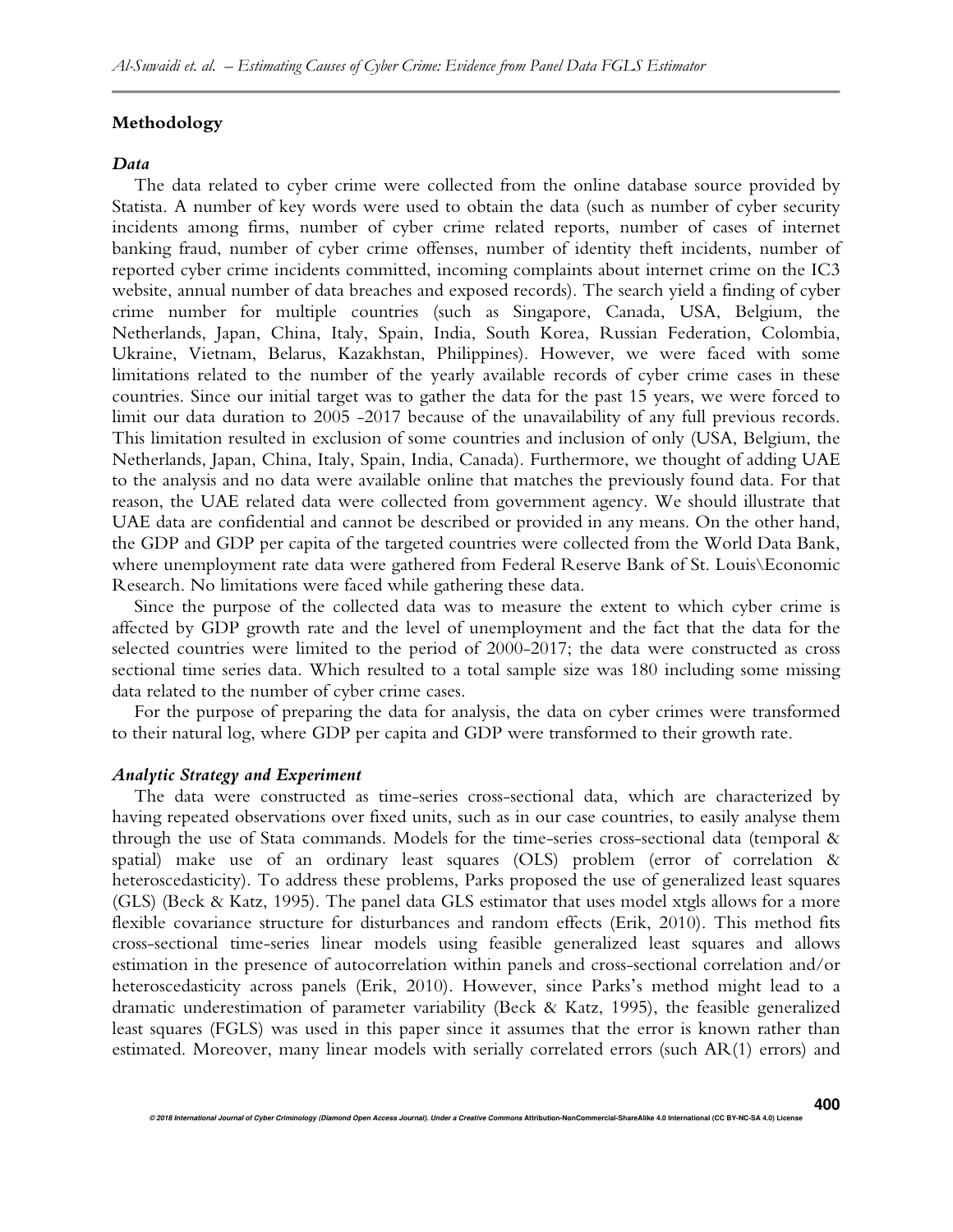

many linear mixed models can be fit with FGLS (Olive, 2017). For that reason, remedial and diagnostic test is not required to test the model since FGLS is used as solution.

We estimated the relationship between the number of cyber crimes and the level of unemployment in different countries, including economic growth. To get more accurate results, each country was measured and analysed separately.

The choice of *xtgls* was based on Figure 3. *Xtgls* allowed us to estimate the majority of the pooled model (Podestà, 2002):

| Command    | Option                   | SE estimates are robust to dis-<br>turbances being                                                              | <b>Notes</b>                                                                       |
|------------|--------------------------|-----------------------------------------------------------------------------------------------------------------|------------------------------------------------------------------------------------|
| reg, xtreg | r obust                  | heteroscedastic                                                                                                 |                                                                                    |
| reg, xtreg | cluster()                | heteroscedastic and autocorre-<br>lat ed                                                                        |                                                                                    |
| xt r egar  |                          | autocorrelated with $AR(1)^1$                                                                                   |                                                                                    |
| newey      |                          | heteroscedastic and autocorre-<br>lated of type $MA(a)^2$                                                       |                                                                                    |
| xt gl s    | panel $s()$ ,<br>corr()  | het eroscedastic, contemporane-<br>ously cross-sectionally correlat-<br>ed, and autocorrelated of type<br>AR(1) | $N < T$ required for fea-<br>sibility; tends to produce<br>optimistic SE estimates |
| xt pcse    | correl a-<br>t i on $()$ | het eroscedastic, contemporane-<br>ously cross-sectionally correlat-<br>ed, and autocorrelated of type<br>AR(1) | large-scale panel regres-<br>sions with xt pcse take a<br>lot of time              |
| xt scc     |                          | heteroscedastic, autocorrelated<br>with $MA(q)$ , and cross-sectio-<br>nally dependent                          |                                                                                    |

**Figure 3**. **Stata Commands Choice**

AR(1) refers to first-order autoregression

<sup>2</sup> MA( $q$ ) denotes autocorrelation of the moving average type with lag length  $q$ .

*Source: (Hoechle, 2007)* 

Giving the assumption of the pooled TSCS, all the units are then characterized by the same regression equation at all points in time and can be written as (Beck & Katz, 1995):

$$
y_{i,t} = x_{i,t}\beta + \epsilon_{i,t}; i = 1,...,N; t = 1,...,T
$$
\n(1)

Where  $\mathbf{x}_{i,*}$  is a vector of one or more  $(\kappa)$  exogenous variables and observations are indexed by both unit ( $\ell$ ), time ( $\ell$ ) and  $\epsilon$  is the error term. According to Beck and Katz (1995), Equation 1 can be estimated by generalized least squares regardless of any error complexities as long as the covariance of the error  $(\Omega)$  is known. Given that assumption, GLS is completely efficient and yields consistent estimates of the standard error. GLS works by transforming equation 1 with a general error covariance matrix to another linear equation where the error covariance matrix is suitable for OLS estimation, such that the GLS estimates of  $\Omega$  is given by:  $(X_1^{\gamma_1}\Omega^{-1}[X]^{-1}X'\Omega^{-1}Y)$ (2)

With the estimated covariance matrix:  $(X)^{\prime} \Omega^{-1} (X)^{-1}$ (3)

The experiment process is described in the figure 4.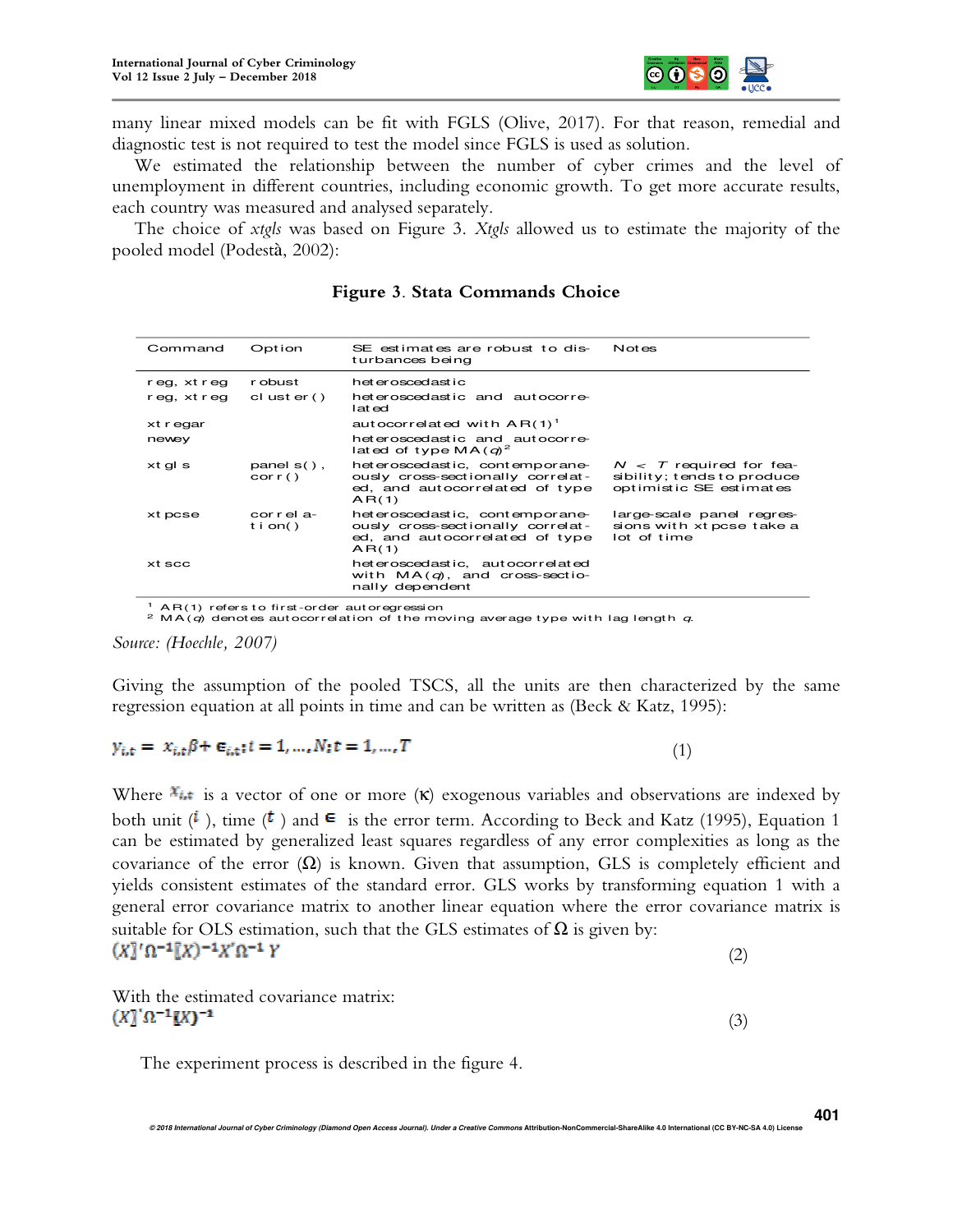



### **Results**

The results below describe the estimated P value after running xtgls regression, which is measured by:

$$
y_{it} = \beta_1 + \sum_{k=2}^{k} \beta_k x_{kit} + e_{it}
$$
\n<sup>(4)</sup>

Where  $\mathbf{y}_{it}$  is the dependent variable (natural logarithm of cyber crime number for each country),  $\beta$  is a parameter estimates,  $x_{i,t}$  is a vector of the two exogenous variables (unemployment and GDP growth rate per capita) that are indexed by both unit  $(\ell)$  and time  $(\ell)$ . Upon experimenting it was found that GDP growth rate per capita yields better results. So, for the purpose of this study GDP growth rate was excluded.

As shown in Table a, which illustrates the results of the overall hypothesis testing, it was found that the USA, UAE, Belgium, China and Italy are not significant, with a p-value greater than 0.05 with a statistical significant p (0.836, 0.141, 0.353, 0.323 and 0.892 respectively) for unemployment and p value of (0.092, 0.911, 0.354, 0.065 and 0.915 respectively) for GDP growth per capita, indicating that the reasons behind committing such crimes are completely nondependable on both variables. However, India, Netherlands and Spain were of highly significant with a p-value of (0, 0.002 and 0 respectively) for unemployment and a value of significant of NULL for GDP growth per capita. Additionally, Canada and Japan were found to be highly significant in regard to unemployment rate with significant p-value (0) but not significant in terms of GDP growth per capita with a p-value of (0.094 and 0.186 respectively). Figure 5 demonstrates the distribution of level of significance for the 10 countries.

**402**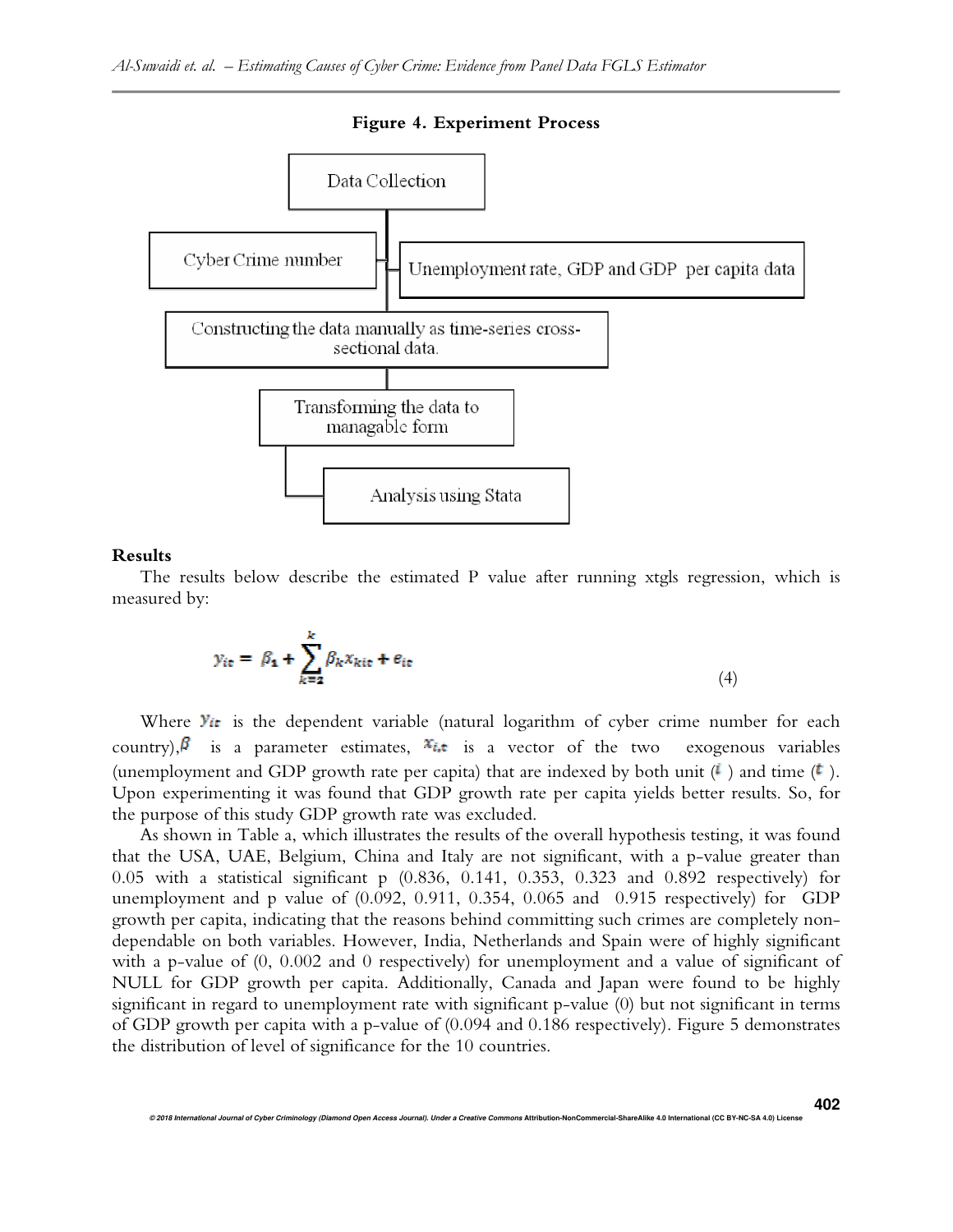

**403**

|                    | P >  z       |                       |  |
|--------------------|--------------|-----------------------|--|
| Country            | Unemployment | GDP growth Per Capita |  |
| <b>USA</b>         | 0.836        | 0.092                 |  |
| <b>UAE</b>         | 0.141        | 0.911                 |  |
| India              | 0.000        | 0.000                 |  |
| <b>Netherlands</b> | 0.002        | 0.000                 |  |
| Belgium            | 0.353        | 0.354                 |  |
| Spain              | 0.000        | 0.000                 |  |
| Canada             | 0.000        | 0.094                 |  |
| Japan              | 0.000        | 0.186                 |  |
| China              | 0.323        | 0.065                 |  |
| Italy              | 0.892        | 0.915                 |  |

# **Table 1**. **Results of p Values**

Figure 5. Distribution of level of significance for the 8 countries



The above results somewhat vary from the results obtained by study of Kigerl (2012). Upon his attempt to answer whether internet users per capita, unemployment rate, and participation in the Convention on Cyber crime international treaty could impact the spam or phishing output on a sample size of 132 countries. Kigerl found that"unemployment is no longer related to spam after controlling for spurious factors. However, the interaction between Internet users and unemployment is significant ( $p < .001$ ). The effect of Internet users on spam is conditional on a nation's unemployment rate. The interaction suggests that the relationship between Internet users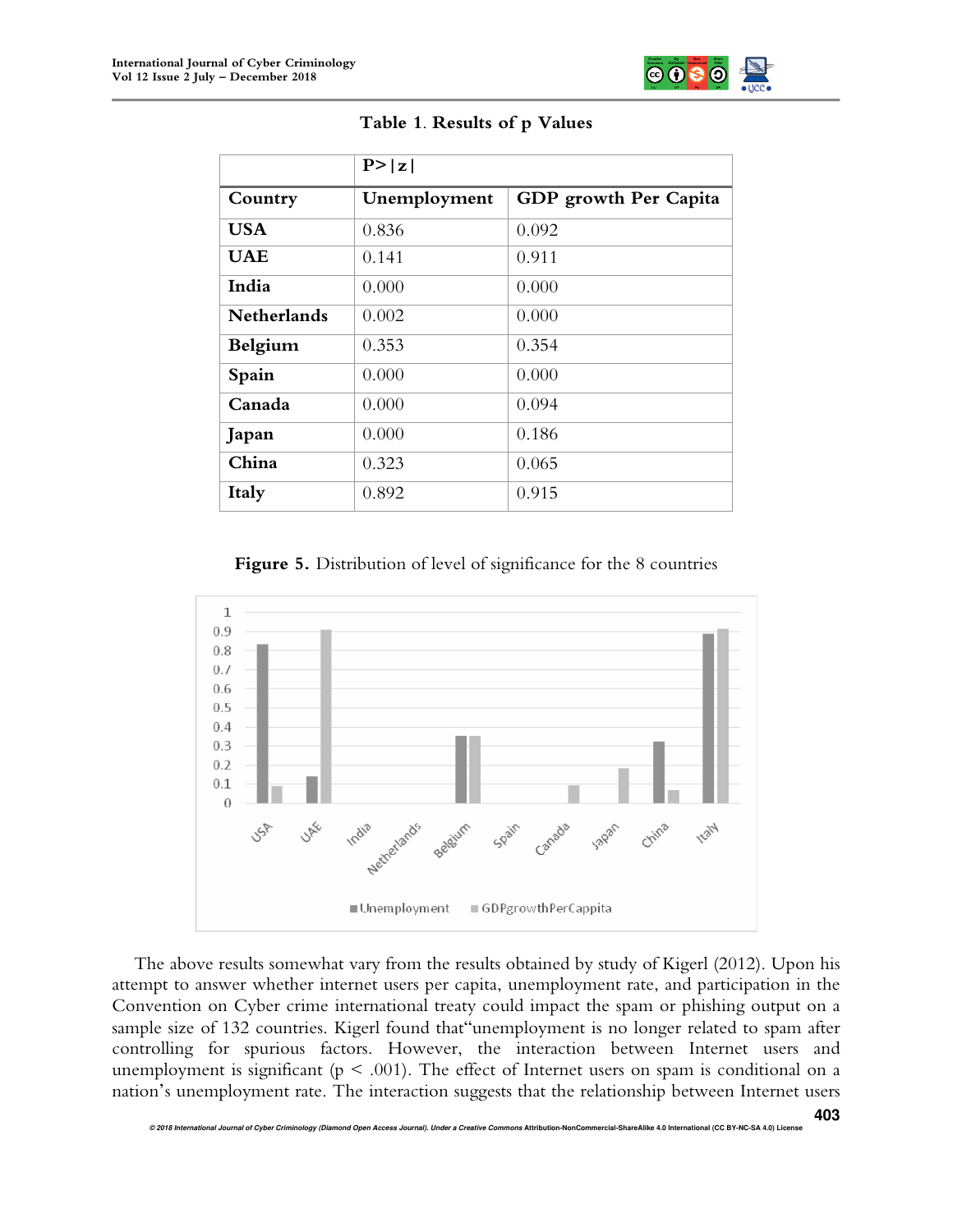and spam is strongest in countries with high unemployment. Moreover, it may be that unemployment motivates offenders to commit crime, but it could also mean that the unemployed spend more time online. On the other hand, countries with higher GDP per capita are also associated with more spam. A 1 SD unit increase in GDP per capita predicts a 1.9 increase in the expected count of spam sent ( $p < .05$ ). Moreover, Wealthier countries send more spam, even when Internet users per capita are held constant" (p. 479). Kigerl (2012) finding are varied and came with an overall conclusion indicating that interaction involving unemployment was not significant.

### **Discussion and Conclusion**

The present study aimed to empirically test the relationship between the commitment of cyber crimes and the unemployment level in different countries with various proportional levels of populations. The method employed provides a clear overview of how the GDP growth per capita in a certain unemployed population can affect the amount of cyber attacks in the studied countries.

The results of this paper serve as a good starting point when analysing the real results behind the increased number of cyber attacks in some countries and how much this number depends on the unemployment rates. Our results showed that the amount of cyber crime in the USA, UAE, Belgium, China and Italy does not depend on the unemployment level, with a statistical significant p (0.836, 0.141, 0.353, 0.323 and 0.892 respectively). Reasons behind this outcome might vary depending on the country's social and cultural diversity as well as its levels of economic and legitimate security. One surprising result is that of Italy with 0.892 level of significance, which is well-known to be controlled socially if not economically by the Mafia. This might indicate the following: first, the high level of knowledge today's malefactors have in different areas of technology; second, the gaps in safeguarding mechanisms; and third, the social fear of reporting any incident that might be controlled by the Mafia. As a matter of fact, these reasons might be shared among most of the countries included in the previous analysis with existing trends of cyber terrorism. However, China is different with a value of 0.323. Despite its large population, the rapid growth in advanced technologies merging with the slow growth in cyber security measures has left China vulnerable to an increased amount of cyber crimes (Ivezic, 2017).

However, the Netherlands, India and Spain were found to be of higher significance with a pvalue of (0.002, 0 and 0 respectively).According to figures published by the security company Symantec, the Netherlands is the number one country in Europe and is fourth in the world for cyber criminals (DutchNews.nl, 2015). The Dutch news indicate the reason behind this increased level of cyber crime to be the fact that they have fast and reliable Internet connections, making the Netherlands one of the main countries targeted by criminals to start an anonymous cyber attack. According to Kshetri (2016), the reason behind such a high significance level with high unemployment rates in India is directly related to key economic and social characteristics, which include dual economy and low levels of income and education, which lead to low levels of human development, higher degrees of income inequality and weak democratic institutions. According to the Financial Action Task Force Mutual Evaluation Report (2014) on Spain, the recession period has put pressure on Spain's fiscal position, leading to increased taxation and a high unemployment rate relative to the other members of the European Union. Spain's blackmarket economy represents a significant share of economic activity and is usually making use of the Internet as an intermediary to move illicit cash associated with drug trafficking, tax and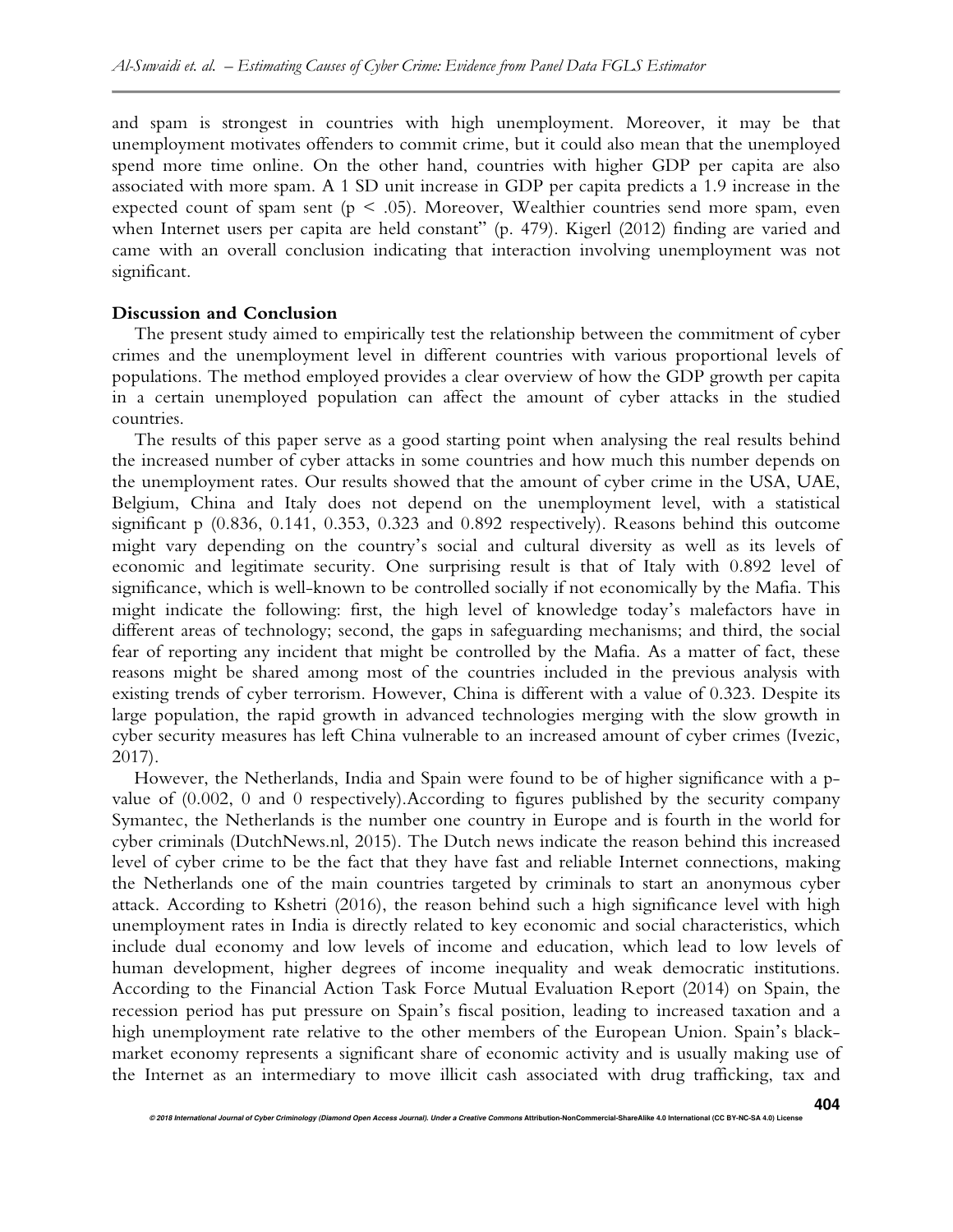

customs fraud and human trafficking (Financial Action Task Force Mutual Evaluation Report, 2014).

Moreover, as previously shown in Table 1, the USA, UAE, Belgium, China and Italy had a p value of (0.092, 0.911, 0.354, 0.065 and 0.915 respectively) for GDP growth per capita. Where, India, Netherlands and Spain had a NULL significant value for GDP growth per capita. Additionally, Canada and Japan had a p-value of (0.094 and 0.186 respectively) in terms of GDP growth per capita.

Upon comparing the statistical significance obtained for both unemployment rate and GDP growth per capita, we can conclude that the level of cyber attacks do vary and obviously there are more factors involve. Probably, this study may be useful to academics, governments and regulators seeking to improve safeguarding mechanisms through better legislation and detection methods by classifying the population in terms of education and the number of nationalities residing in one country and, accordingly, finding the gaps behind the increase in cyber attacks. This method is especially beneficial in the detection stage. Moreover, this study is useful for FATF (Financial Action Task Force) as it can be used to re-evaluate its' recommendations related to cyber attacks and to allow more country customization accordingly.

The results in this study indicate that cyber crime level varies based on unemployment rate and GDP growth per capita. Moreover, the reasons behind the changing risk levels of cybercrime in different countries are still to be investigated further. In this study we argued the need for collaboration of space tradition theory and criminal opportunity theory to explain cyber crime since they incorporate not only cyber space but also population characteristics in different countries.

The study should be read in the context of its limitations of the data available, as the findings are not subject to information available elsewhere. Future research may be designed to compare and evaluate the findings of this study with those related to money laundering and terrorist financing involved with financial institutions. A more punctual research direction that might serve intelligence government agencies is through analyzing the three levels of cyber space (surface, deep and dark) web and to properly address their vulnerabilities. Addressing vulnerabilities will open a wider range of research areas for scholars working in computer security, digital forensic science and AI (Artificial Intelligence).

### **Acknowledgements**

*We sincerely thank the Editor-in-Chief of IJCC and anonymous reviewers for their valuable comments and feedback. We also thank Mr. Hamid Al-Zaabi, for helping us through collecting data of the United Arab Emirates and for his support.* 

# **References**

AICPA. (2013). *The top five cybercrimes*. Durham, NC: AICPA.

AICPA. (2017). *Top cybercrimes white paper. How CPAS can protect themselves and their clients*. Durham, NC: AICPA.

APWG. (2014). Phishing activity trends report, APWG, 2nd quarter 2014. Retrieved from https://docs.apwg.org/reports/apwg\_trends\_report\_q2\_2014.pdf.

Baek, H. (2018). Computer-Specific Parental Management and Online Deviance across Gender in South Korea: A Test of Self-Control Theory. *International Journal of Cyber Criminology*, *12*(1), 68-83.

**© 2018 International Journal of Cyber Criminology (Diamond Open Access Journal). Under a Creative Commons Attribution-NonCommercial-ShareAlike 4.0 International (CC BY-NC-SA 4.0) License**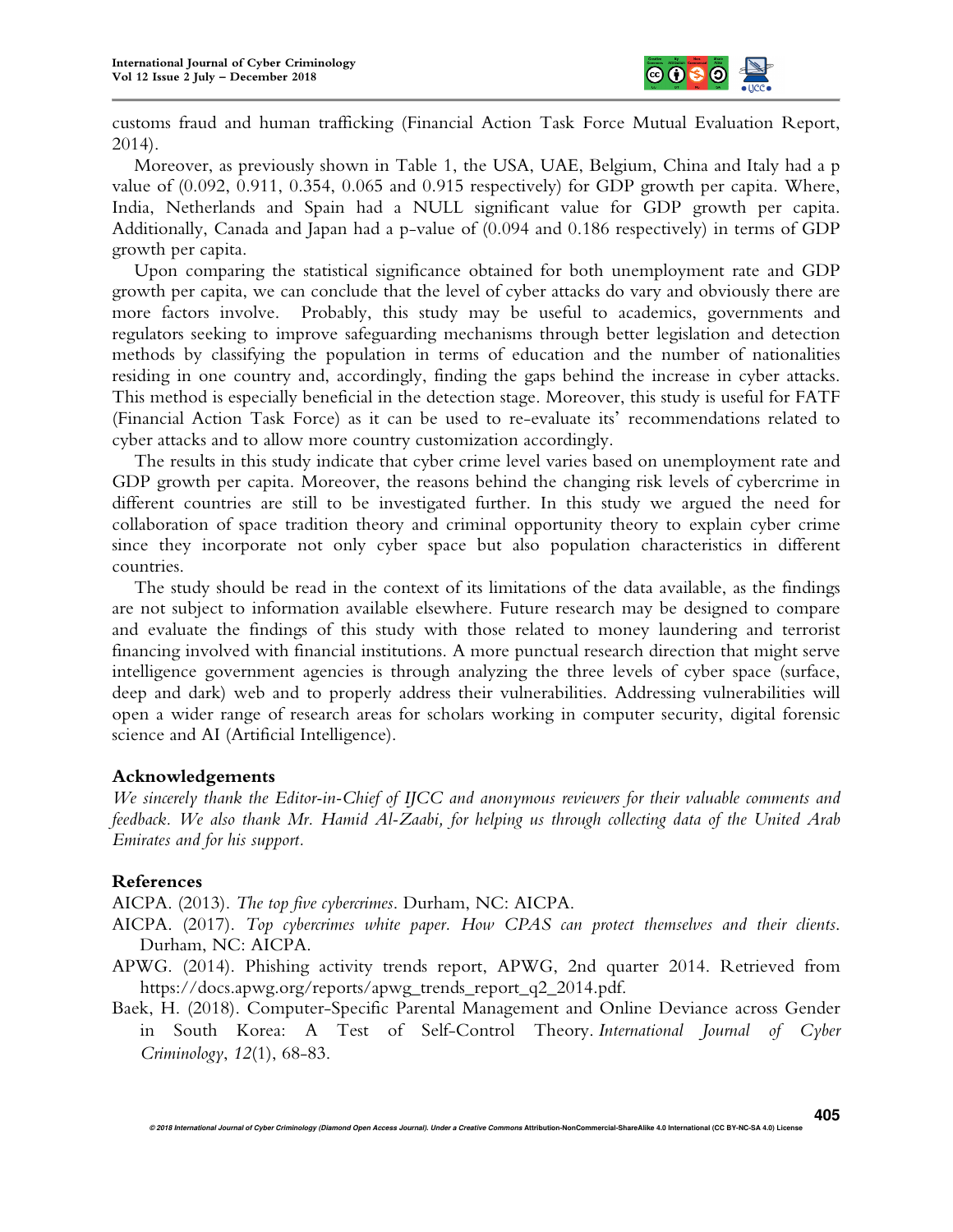- Beck, N., & Katz, J. N. (1995). What to do (and not to do) with time-series cross-section data. *American Political Science Review, 89*(3), 634-647. doi: 10.2307/2082979.
- Birkbeck, C., & LaFree, G. (1993). The situational analysis of crime and deviance. *Annual Review of Sociology, 19*(1), 113-137. doi: 10.1146/annurev.so.19.080193.000553.
- Broadhurst, R., Grabosky, P., Alazab, M., Bouhours, B., & Chon, S. (2014). Organizations and cyber crime: An analysis of the nature of groups engaged in cyber crime. *International Journal of Cyber Criminology, 8*(1), 1-20.
- Ciancaglini, V., Balduzzi, M., Goncharov, M., & McArdle, R. (2013). *Deepweb and Cybercrime. Trend micro report*. Retrieved from https://www.trendmicro.de/cloudcontent/us/pdfs/security-intelligence/white-papers/wp-deepweb-and-cybercrime.pdf.
- Compeau, D. R., & Higgins, C. A. (1995). Application of social cognitive theory to training for computer skills. *Information Systems Research, 6*(2), 118-143.
- Congressional Research Service. (2015). Dark web. CRS report (Pub. No 7-5700).
- Cyber Crime Assessment. (2016). *Need for a stronger law enforcement and business partnership to fight cyber crime.* NCA Strategic Cyber Industry Group.
- Davis, R. (2012). Organized crime in a network society. *Journal of International Affairs, 66*(1), 145- 149.
- DutchNews.nl. (2015). The Netherlands is popular with cyber criminals. Retrieved from http://www.dutchnews.nl/news/archives/2015/04/the-netherlands-is-popular-with-cybercriminals/
- Erik, B. (2010). *A tutorial for panel data analysis with stata.* Oslo, Norway: University of Oslo, January 04, 2010, Econ 5103 – Advanced econometrics – Panel data.
- Financial Action Task Force Mutual Evaluation Report. (2014). Anti-money laundering and counter-terrorist financing measures - Spain, Fourth round mutual evaluation report. Retrieved from http://www.fatf-gafi.org/media/fatf/documents/reports/mer4/Mutual-Evaluation-Report-Spain-2014.pdf.
- Hoechle, D. (2007). Robust standard errors for panel regressions with cross-sectional dependence. *Stata Journal, 7*(3), 281.
- Holt, T. J., Blevins, K. R., & Burkert, N. (2010). Considering the pedophile subculture online. *Sexual Abuse: A Journal of Research and Treatment, 22*(1), 3-24.
- Hutchings, A. (2014). Crime from the keyboard: Organised cybercrime, co-offending, initiation and knowledge transmission. *Crime, Law and Social Change, 62*(1), 1-20.
- Ivezic, M. (2017). Cybercrime in China A growing threat for the Chinese economy. Retrieved April 2, 2018, from https://www.linkedin.com/pulse/cybercrime-china-growing-threatchinese-economy-marin-ivezic
- Jaishankar, K. (2018). Cyber Criminology as an Academic Discipline: History, Contribution and Impact. *International Journal of Cyber Criminology*, *12*(1), 1-8.
- Jaishankar K., (2008). Space transition theory of cyber crimes. In F. Schmallager and M. Pittaro (Eds.), *Crimes of the Internet* (pp. 283-301). Upper Saddle River, NJ: Prentice Hall.
- Kigerl, A. (2012). Routine activity theory and the determinants of high cybercrime countries. *Social Science Computer Review, 30*(4), 470-486. doi: /10.1177/0894439311422689.
- Kigerl, A. (2016). Cyber crime nation typologies: K-means clustering of countries based on cyber crime rates. *International Journal of Cyber Criminology, 10*(2), 147.
- Kshetri, N. (2010). Diffusion and effects of cyber-crime in developing economies. *Third World Quarterly, 31*(7), 1057-1079. doi: 10.1080/01436597.2010.518752.